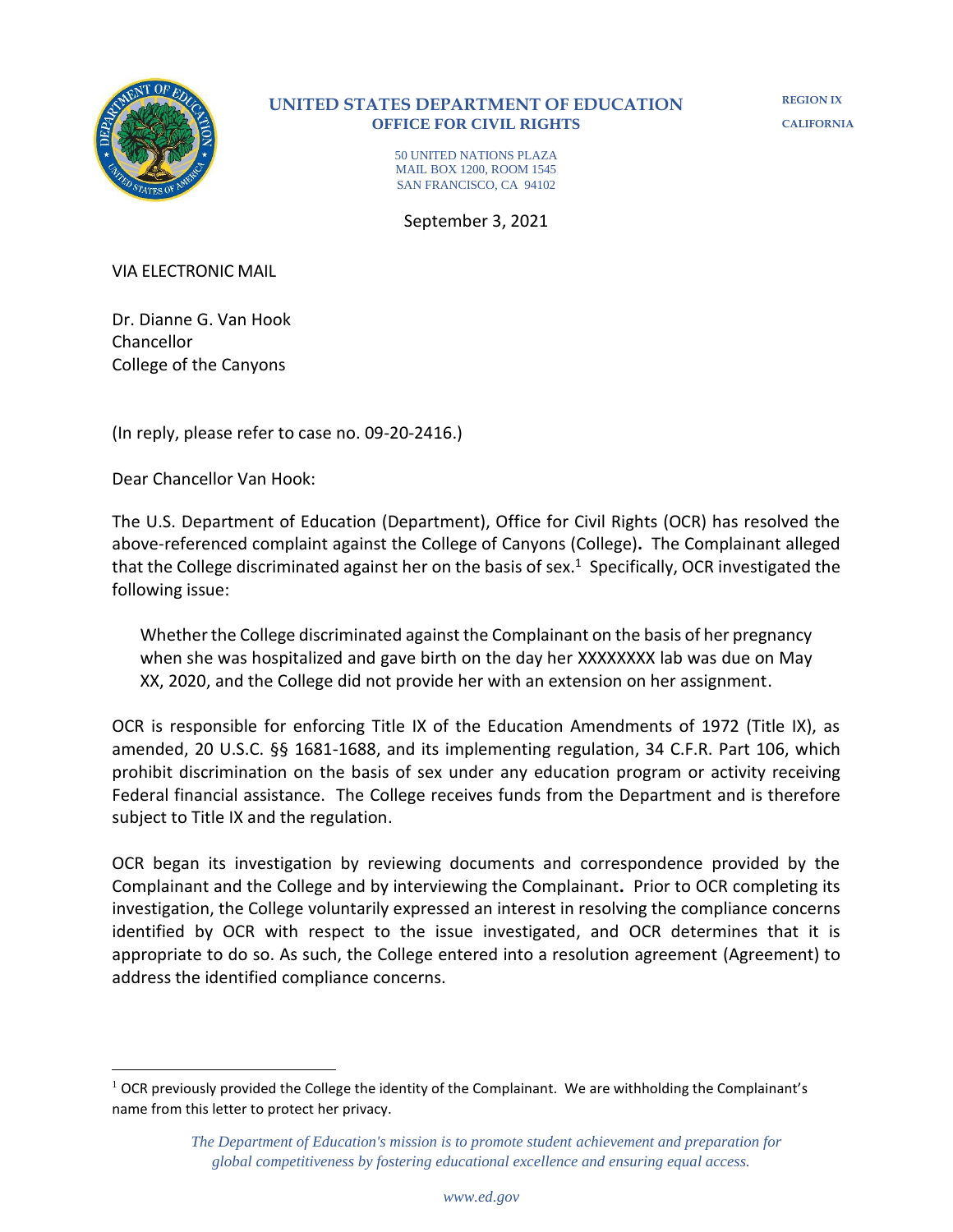# **Legal Standard**

Under the Title IX regulations, at 34 C.F.R. § 106.31(a) and (b), a college or university may not treat individuals differently on the basis of sex with regard to any aspect of services, benefits, or opportunities it provides. Section 106.31 (b) states that a college or university may not, on the basis of sex, treat a person differently in determining whether he or she satisfies any requirement or condition for the provision of an aid, benefit, or service.

Section 106.40(a) of the Title IX regulations prohibits a school from applying any rule related to a student's actual or potential parental, family, or marital status that treats students differently based on their sex. Section 106.40(b)(1) states that colleges or universities are prohibited from discriminating against a student based on pregnancy, childbirth, false pregnancy, termination of pregnancy, or recovery from any of these conditions. Section 106.40(b)(5) provides as follows: if a college or university does not maintain a leave policy for its students, or in the case of the student who does not otherwise qualify for leave under such a policy, a college or university shall treat pregnancy, childbirth, false pregnancy, termination of pregnancy and recovery therefrom as a justification for a leave of absence for so long a period of time as is deemed medically necessary by the student's physician, at the conclusion of which the student shall be reinstated to the status which she held when the leave began.

Title IX requires a college or university to excuse a student's absences due to pregnancy or related conditions, including recovery from childbirth, for as long as the student's doctor deems the absences to be medically necessary. When the student returns to school, she must be reinstated to the status that she held when the leave began, which should include giving her the opportunity to make up any missed work.

### **Facts to Date**

The Complainant was enrolled in XXXXXXXX XXX during the Spring of 2020 and was pregnant at the time.

The College informed OCR that there are no Student Services Board Policies to address a student's request for an extension on an assignment or an exam. According to the College, these issues are generally addressed by individual faculty members in their syllabus.

The syllabus for XXXXXXXX XXX states in part:

No late assignments will be accepted, regardless of reason. There are zero make-up labs allowed, regardless of reason for missing…. Because there are no make-up labs, you are allowed to drop your lowest lab assignment. Unexcused absences will still count as a 0. If an absence is pre-approved and discussed prior to the absence, you may be allowed to complete the lab make-up assignment. If you are absent the day a lab is due*…* and you do not turn in the lab on time, it will not be accepted and will be assigned a 0, even if you attended the lab.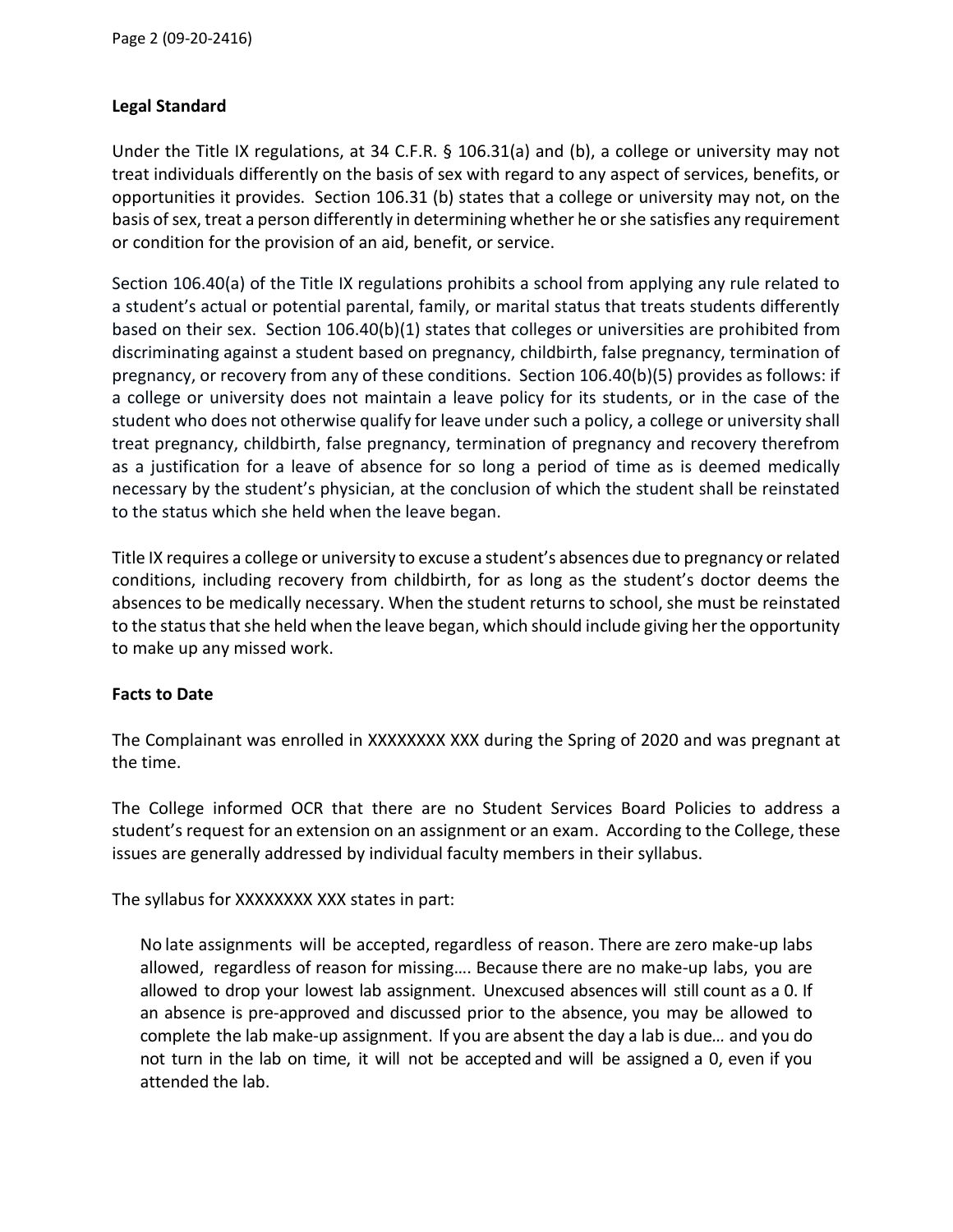On May XX, 2020, at 9:42 AM, the Complainant sent an email to her XXXXXXXX Instructor stating that she was admitted to the hospital and would be induced into labor. The Complainant asked her Instructor for an extension on her XXXXXXXX quiz and her lab assignment that was due at 11:59 PM.

At 10:31 AM, the Instructor responded to the Complainant by email stating, "Since the quiz is timed and on a shorter time frame than the regular assignments in the modules, I do offer makeups for those for up to a week, as long as it is for an excused absence (which this is). However, you will need to take a separate quiz from everyone else…. Since the labs, just like homework assignments, are usually posted for over a week in advance of the due date, I do not usually offer extensions for those. But you are allowed to drop your lowest lab score, just for situations such as these!" The College told OCR that the lab assignment was not accepted late because the Complainant knew about her doctor's appointment in advance and did not complete the assignment before it was due.

At 11:46 AM, the Complainant sent another email to the Instructor stating that she already missed turning in a few lab assignments because they were too difficult and would like an opportunity to turn in her current lab assignment to earn some points.

At 12:41 PM, the Instructor emailed the Complainant offering to meet with her during her office hours on June X, 2020, to go over a few practice problems before the final exam that was to take place the next day. The Instructor, however, did not agree to accept the Complainant's late lab assignment.

At 12:41 PM, the Complainant emailed the Dean of Math, Science and Engineering (Dean) requesting an extension for a few days to turn in her XXXXXXXX lab assignment because she was going to give birth to her child. The Dean responded by email at 4:59 PM stating that she would not grant the extension to the XXXXXXXX lab assignment.

The Complainant told OCR that she gave birth to her baby at around XXXX PM that evening.

On May XX, 2020, at 12:56 PM, the Complaint sent an email to the Title IX Coordinator asking for his assistance because her Instructor would not give her an extension on her XXXXXXXX lab assignment.<sup>2</sup>

At 4:46 PM, the Instructor sent an email to the Complainant asking when she could make up the quiz. The Complainant responded by email at 6:47 PM stating that she would like to take her quiz on XXXXXX, May XX, 2020. The Instructor followed up with an email a few minutes letter stating that the quiz will be available for the Complainant to take starting from 9:00 AM on May XX, 2020, to 12:00 AM on May XX, 2020.

 $2$  The Title IX Coordinator is also the Vice President of Student Services.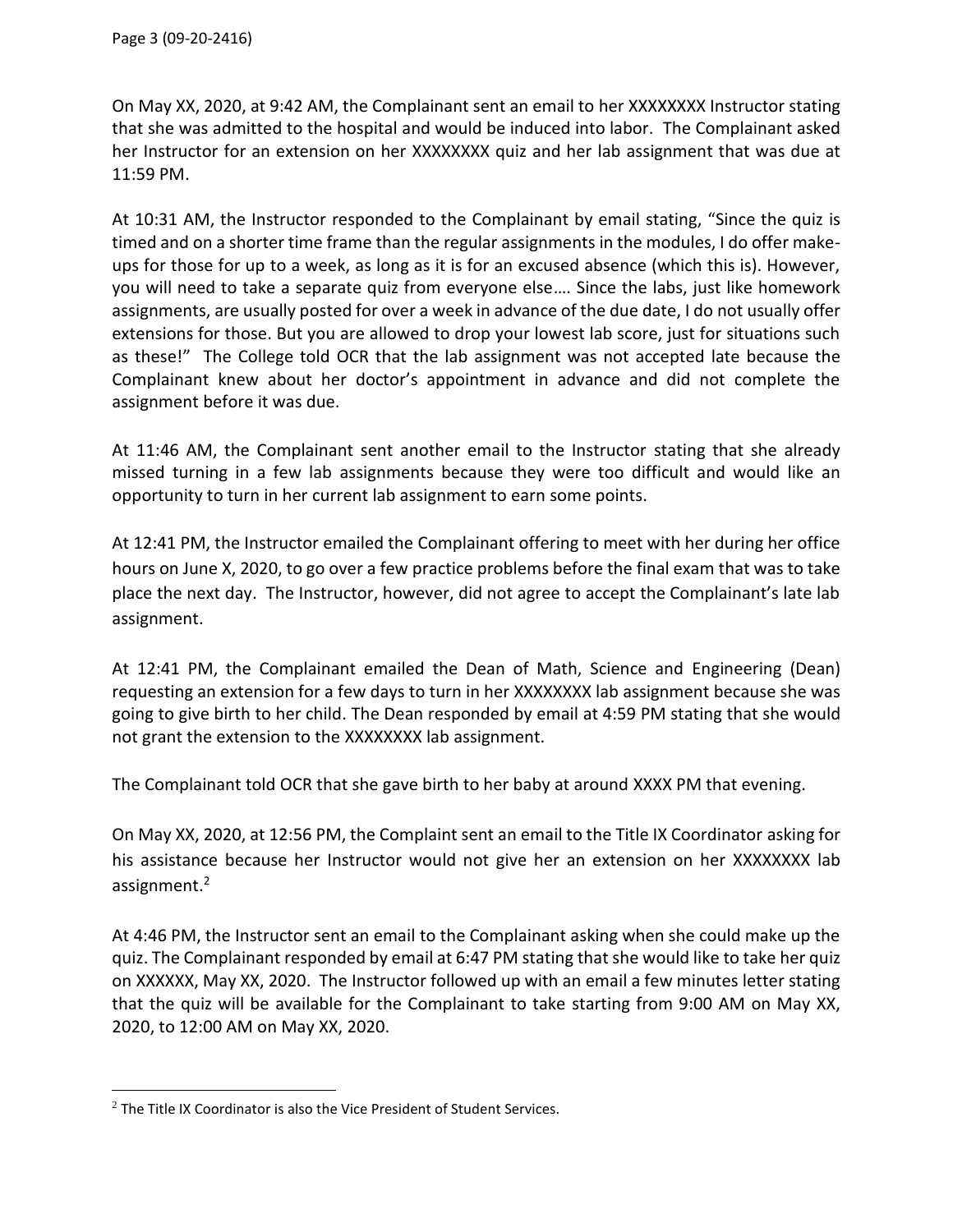On May XX, 2020, at 9:43 AM, the Title IX Coordinator emailed the Complainant stating that he contacted the Vice President, Dean, and Instructor regarding her request for an extension on her lab assignment.

On May XX, 2020, the Complainant took the make-up XXXXXXXX quiz.

On June X, 2020, the Complainant had a medical appointment for her baby during the time of the final exam. As a result, the Instructor allowed the Complainant to take the exam later in the evening.

On June XX, 2020, the Title IX Coordinator emailed the Complainant stating that the Instructor told him that the Complainant's final grade of a "C" would not change even if the lab assignment was accepted late. The Title IX Coordinator wrote in his email that the Instructor told him the following:

After inputting her final exam grade (XXXXX) and also replacing her lowest exam grade with that percent, she would receive a 71.5% in the course (XXXXXX points), which is a C (on a 70%-79% grading scale). Even if she… received full credit for the lab in question and possibly even a homework assignment, she would receive a maximum of 25 points for those assignments (10 for HW and 15 for lab), which would give her a XXXXX, giving her a 74% in the course… [this] would not have changed her overall grade…."

The Title IX Coordinator also informed the Complainant that she could pursue a grade grievance if she disagreed with the Instructor.

The Complainant told OCR that she does not want an opportunity to turn in her lab assignment at this time, but that she would like to ensure that other pregnant students are provided with accommodations for their pregnancy and birth-related conditions as required under Title IX regulations.

# **Analysis**

Based on the facts gathered to date, OCR identified two compliance concerns. First, while the Instructor allowed the Complainant to take her quiz at a later time due to her birth-related hospitalization on May XX, 2020, OCR is concerned that the Instructor did not provide her with an opportunity to turn in her lab assignment when she returned to school. The Title IX regulations at 34 C.F.R. § 106.40(b)(5) requires the College to excuse a student's absences due to pregnancy or birth-related conditions and, when the student returns to school, reinstate her to the status that she held when the leave began. This obligation includes providing the student with an opportunity to make up any missed work. Instead, the College asserts that the Complainant should have turned in the lab assignment before it was due if she knew she had a medical appointment on May XX, 2020. Based on the information collected to date, OCR is concerned that the Instructor did not allow the Complainant to make up her lab assignment when she returned to school.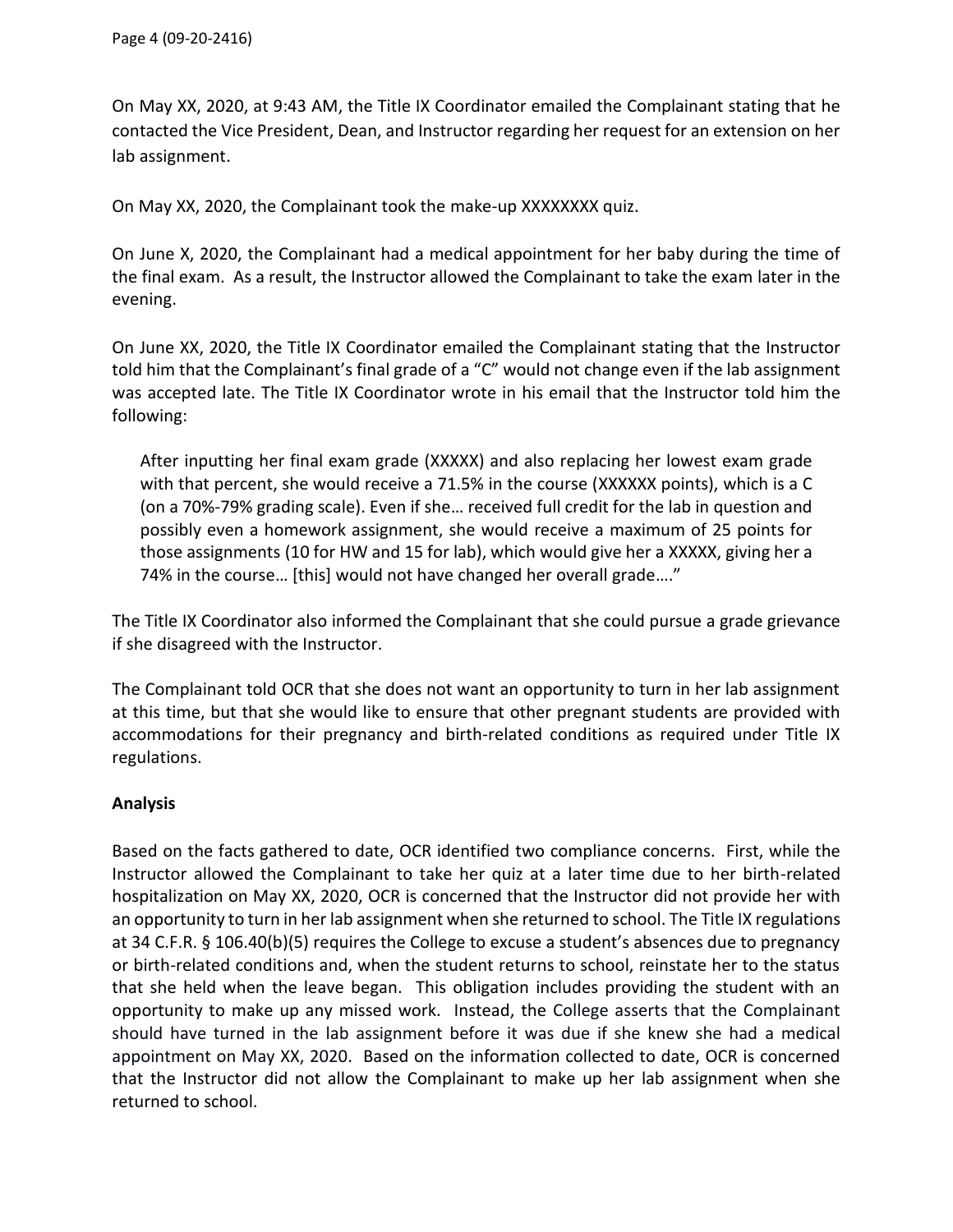Second, the emails also showed that the Complainant contacted the Dean and the Title IX Coordinator after her Instructor denied the extension on her lab assignment. Both administrators denied the Complainant's request to turn in her lab assignment late, in part due to the fact that the possible points she could earn on the assignment would not change her final grade. OCR is concerned that the two administrators, especially the Title IX Coordinator, did not provide the Student with the option to make up her lab assignment under Title IX, but instead advised her to file a grade grievance.

OCR did not complete its investigation, and therefore has not reached a conclusion as to whether the College violated Title IX, as alleged. However, as explained above, the facts OCR has gathered thus far raise Title IX compliance concerns with respect to the issue in this case.

### **Resolution**

Prior to the completion of OCR's investigation, the College expressed an interest in resolving the compliance concerns identified by OCR, pursuant to Section 302 of OCR's Complaint Processing Manual (CPM). $3$  OCR determined that it was appropriate to do so in this case. The College, without admitting to any violation of law, signed the attached Agreement which is aligned with the compliance concerns identified and the information obtained by OCR thus far during its investigation.

Under the Agreement, the College agreed to issue written guidance to its faculty and administrators regarding Title IX's prohibition of discrimination against students based on pregnancy or birth-related conditions and the College's obligation to accommodate pregnant students and those recovering from childbirth. Finally, the College agreed to add a notice to its website that will contain the following: Title IX's prohibition of discrimination against students based on pregnancy or birth-related conditions; the College's obligation to accommodate pregnant students and those recovering from childbirth; and contact information for the Title IX Coordinator and his/her availability to respond to questions and concerns by pregnant students and those recovering from childbirth.

### **Conclusion**

Based on the commitments made in the enclosed Agreement, OCR is closing the investigation of the complaint as of the date of this letter and notifying the Complainant concurrently. When fully implemented, the Agreement is intended to address the complaint allegation. OCR will monitor the implementation of Agreement until the College is in compliance with the terms of the Agreement. Upon completion of the obligations under the Agreement, OCR will close the complaint.

This concludes OCR's investigation of the complaint and should not be interpreted to address the College's compliance with any other regulatory provision or to address any issue other than that

 $3$  OCR's CPM (dated August 26, 2020) can be found at https://www2.ed.gov/about/offices/list/ocr/docs/ocrcpm.pdf.